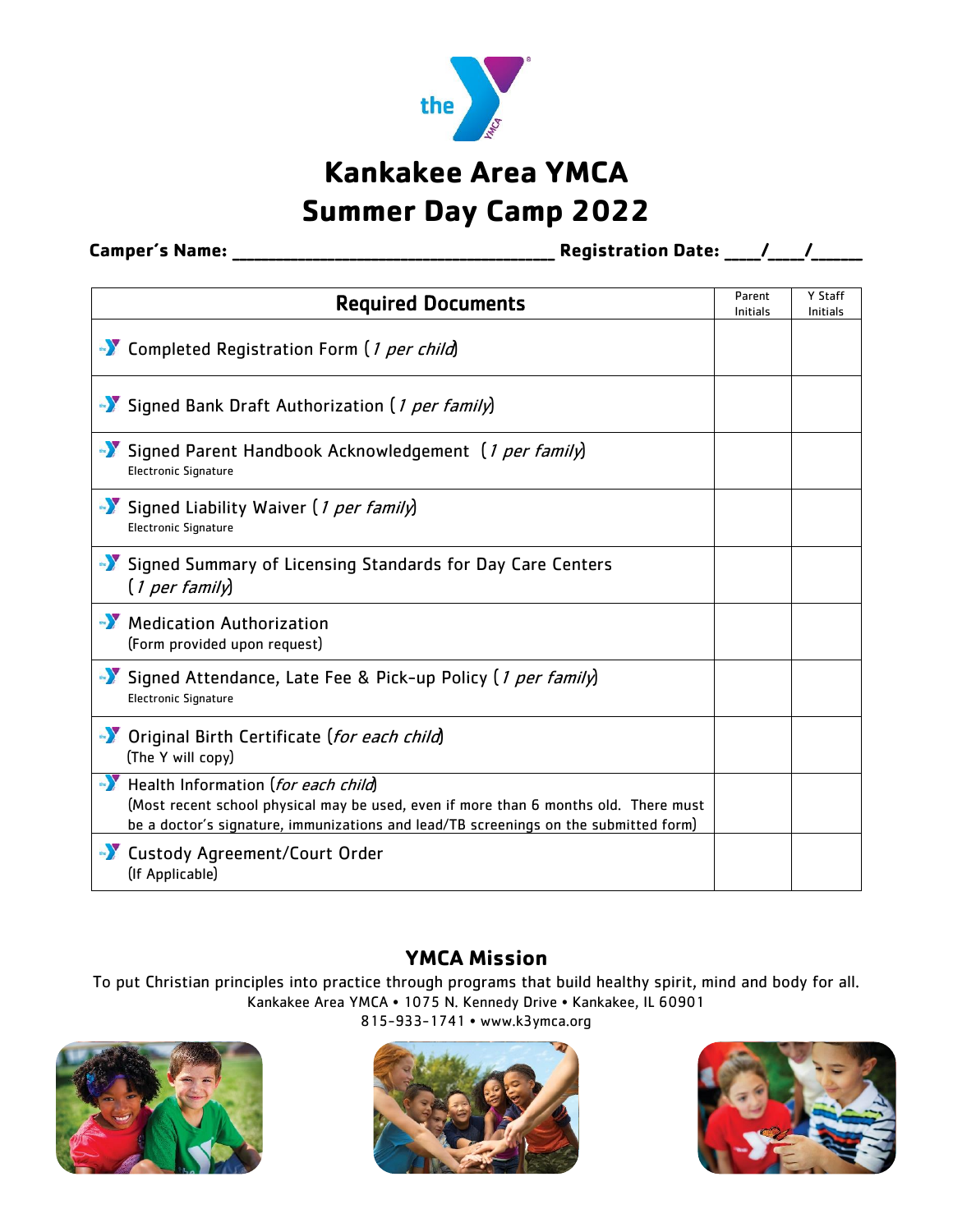

## **Kankakee Area YMCA**



## **2022 Summer Camp Registration Form**

Fully complete and return this registration form to the Member Service Department. 1075 N. Kennedy Dr. Kankakee, IL 60901 (815)933-1741

| Child's Personal Information - ONE CHILD PER FORM                                                                     |                                                     |         |                                                    |        |                                                                                                                           |
|-----------------------------------------------------------------------------------------------------------------------|-----------------------------------------------------|---------|----------------------------------------------------|--------|---------------------------------------------------------------------------------------------------------------------------|
| <b>Child's Name</b>                                                                                                   |                                                     |         | Gender                                             | Age    | Birthdate (MM/DD/YYYY)                                                                                                    |
| Child's Primary Home Address (Street, City, State, Zip)                                                               |                                                     |         | <b>Primary Telephone</b>                           |        | Guardian (w/ whom child resides)                                                                                          |
|                                                                                                                       |                                                     |         | 0<br><sup>1</sup>                                  |        |                                                                                                                           |
| Mother's or Guardian's Name                                                                                           |                                                     | D.O.B.  | <b>Cell Phone</b>                                  |        |                                                                                                                           |
|                                                                                                                       |                                                     |         | <sup>f</sup><br>-1                                 |        |                                                                                                                           |
| Home Address (if different) (Street, City, State, Zip)                                                                |                                                     |         | If shared custody, describe custodial information* |        |                                                                                                                           |
| <b>Employer</b>                                                                                                       | <b>Hours of Employment</b>                          |         | <b>Business Phone</b>                              |        |                                                                                                                           |
|                                                                                                                       |                                                     |         | C<br>$\mathcal{L}$                                 |        |                                                                                                                           |
| <b>E-Mail Address</b>                                                                                                 |                                                     |         | Mother's Driver's License Number (REQUIRED)        |        |                                                                                                                           |
| <b>Father's or Guardian's Name</b>                                                                                    |                                                     | D.O.B.  | <b>Cell Phone</b>                                  |        |                                                                                                                           |
|                                                                                                                       |                                                     |         | $\mathfrak{c}$<br>-1                               |        |                                                                                                                           |
| Home Address (if different) (Street, City, State, Zip)                                                                |                                                     |         | If shared custody, describe custodial information* |        |                                                                                                                           |
| <b>Employer</b>                                                                                                       | <b>Business Phone</b><br><b>Hours of Employment</b> |         |                                                    |        |                                                                                                                           |
|                                                                                                                       |                                                     |         | $\mathfrak{c}$<br>$\lambda$                        |        |                                                                                                                           |
| <b>E-Mail Address</b>                                                                                                 |                                                     |         | Father's Driver's License Number (REQUIRED)        |        |                                                                                                                           |
| Additional Authorized Persons Allowed to Pick Up My Child:                                                            |                                                     |         |                                                    |        |                                                                                                                           |
| Name                                                                                                                  |                                                     | Address | Relationship to<br>Child                           | D.O.B. | <b>Primary Telephone</b>                                                                                                  |
|                                                                                                                       |                                                     |         |                                                    |        |                                                                                                                           |
|                                                                                                                       |                                                     |         |                                                    |        |                                                                                                                           |
|                                                                                                                       |                                                     |         |                                                    |        |                                                                                                                           |
|                                                                                                                       |                                                     |         |                                                    |        |                                                                                                                           |
| <b>Health Report and Comments on Child's Development</b>                                                              |                                                     |         |                                                    |        |                                                                                                                           |
| chronic health problems:                                                                                              |                                                     |         |                                                    |        | Please list any allergies, special medical or physical conditions or problems that the YMCA should be aware of, including |
|                                                                                                                       |                                                     |         |                                                    |        |                                                                                                                           |
| Please use the space below to note any habits, language or special conditions that the camp staff should be aware of: |                                                     |         |                                                    |        |                                                                                                                           |
|                                                                                                                       |                                                     |         |                                                    |        |                                                                                                                           |

Medication

Only prescription medication (no over the counter medication) will be administered. If your child needs to take medication during camp hours, a Medication Authorization form must be completed. The Medication Authorization form includes space for the staff to record the administration of the medicine. Do not send medications with your child. Medicine must be handed to a staff member by the parent. All medications will be kept by the staff in a locked medicine box. Children are not permitted to keep medications in their possession. PRESCRIPTION MEDICATION MUST BE IN THE ORIGINAL CONTAINER AND LABELED WITH THE CHILD'S NAME, INSTRUCTIONS, INCLUDING TIMES AND AMOUNTS FOR DOSAGES AND THE PHYSICIAN'S NAME.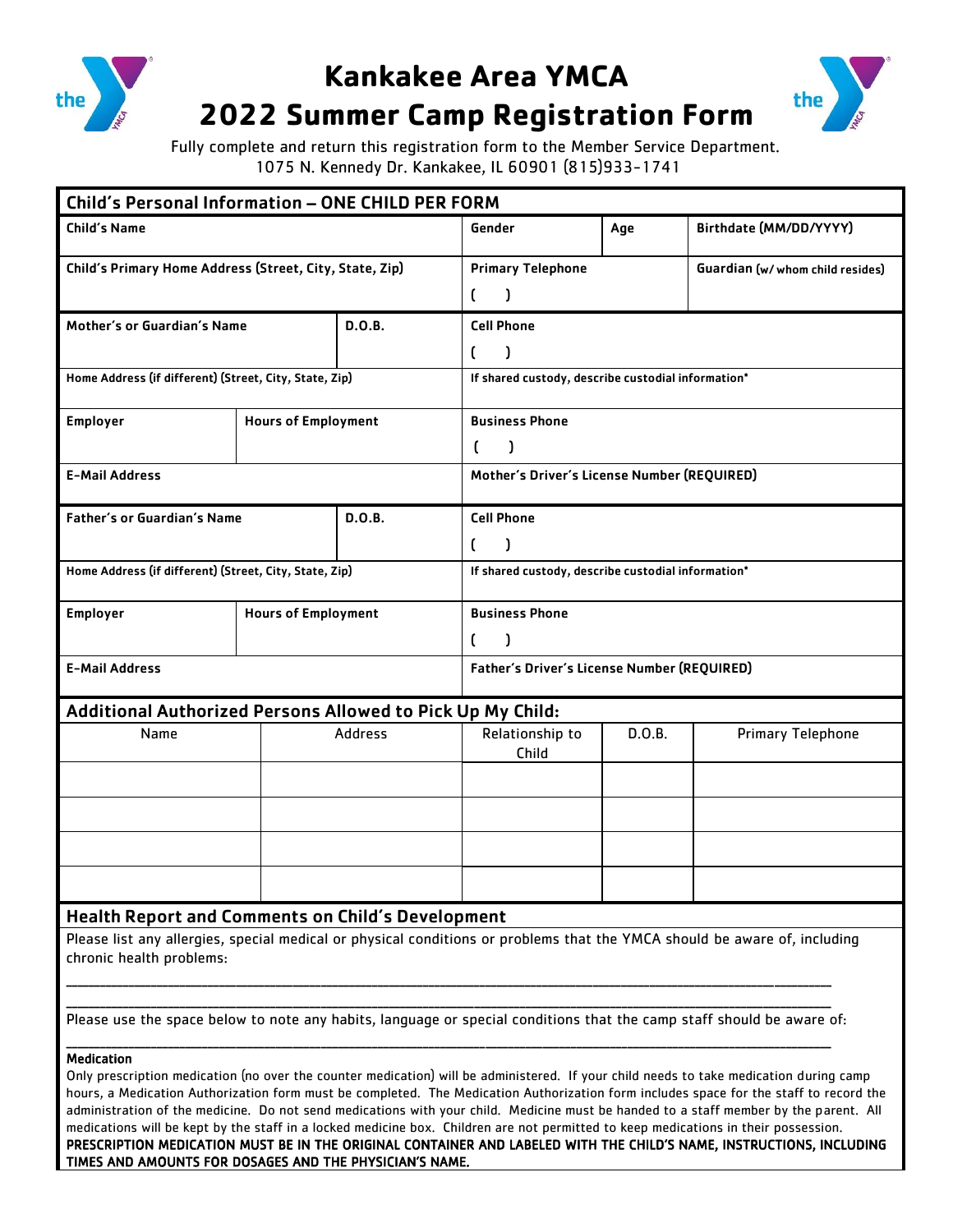|                                                      |                                                      | <b>Choose the Camp for You!</b><br>Please circle your selection for each week. Prices and age requirements may differ. See Camp Guide.                                                                                                                                     |                                                                |                                                                                     |                                                    |  |
|------------------------------------------------------|------------------------------------------------------|----------------------------------------------------------------------------------------------------------------------------------------------------------------------------------------------------------------------------------------------------------------------------|----------------------------------------------------------------|-------------------------------------------------------------------------------------|----------------------------------------------------|--|
| Age:                                                 | $5 - 12$ y/o                                         | $3-5$ y/o<br>(Toilet Trained)                                                                                                                                                                                                                                              | Specialty Camps 5-12 y/o<br>(some camps have age requirements) |                                                                                     |                                                    |  |
| Week 1<br>06/06-06/10                                | <b>Camp Discover</b><br><b>Summer Forever</b>        | Preschool Camp                                                                                                                                                                                                                                                             | Art<br>5-12 yrs. old                                           | Dance<br>5-12 yrs. old                                                              | Karate<br>8-12 yrs. old                            |  |
| Week 2<br>06/13-06/17                                | <b>Camp Discover</b><br>Out of this World            | Preschool Camp                                                                                                                                                                                                                                                             | Soccer<br>8-12 yrs. old                                        | Spa<br>5-12 yrs. old                                                                | Jr. Lifeguard<br>9-12 yrs. old                     |  |
| Week 3<br>06/20-06/24                                | <b>Camp Discover</b><br>Legos                        | Preschool Camp                                                                                                                                                                                                                                                             | <b>Board Games</b><br>5-12 yrs. old                            | <b>Baseball</b><br>8-12 yrs. old                                                    | Cheerleading<br>5-12 yrs. old                      |  |
| Week 4<br>06/27-07/01                                | <b>Camp Discover</b><br>Around the World             | Preschool Camp                                                                                                                                                                                                                                                             | Cooking<br>8-12 yrs. old                                       | <b>DIY</b><br>5-12 yrs. old                                                         | <b>Basketball</b><br>8-12 yrs. old                 |  |
| Week 5<br>07/04-07/08                                | <b>Camp Discover</b><br><b>Stars &amp; Stripes</b>   | Preschool Camp                                                                                                                                                                                                                                                             | Photography<br>8-12 yrs. old                                   | <b>Baseball</b><br>8-12 yrs. old                                                    | <b>Slimy Science</b><br>5-12 yrs. old              |  |
| Week 6<br>07/11-07/15                                | <b>Camp Discover</b><br>Under the Sea                | Preschool Camp                                                                                                                                                                                                                                                             | Gardening<br>5-12 yrs. old                                     | Soccer<br>8-12 yrs. old                                                             | <b>Water Sports</b><br>9-12 yrs. old               |  |
| Week 7<br>07/18-07/22                                | <b>Camp Discover</b><br><b>Zoo Explorers</b>         | Preschool Camp                                                                                                                                                                                                                                                             | <b>Fun Fitness</b><br>5-12 yrs. old                            | Cooking<br>8-12 yrs. old                                                            | Volleyball<br>8-12 yrs. old                        |  |
| Week 8<br>07/25-07/29                                | <b>Camp Discover</b><br>$S.$ . T.E.A.M.              | Preschool Camp                                                                                                                                                                                                                                                             | <b>Pickle Ball</b><br>8-12 yrs. old                            | <b>STEAM</b><br>5-12 yrs. old                                                       | Cheerleading<br>5-12 yrs. old                      |  |
| Week 9<br>08/01-08/05                                | <b>Camp Discover</b><br>Knights of the<br>Roundtable | Preschool Camp                                                                                                                                                                                                                                                             | <b>Master Chef</b><br>8-12 yrs. old                            | <b>Super Hero</b><br>5-12 yrs. old                                                  | Swim Team<br>9-12 yrs. old                         |  |
| Week 10<br>08/08-08/12                               | Camp Discover<br>Y-Olympics                          | Preschool Camp                                                                                                                                                                                                                                                             | Dance<br>5-12 yrs. old                                         | <b>Flag Football</b><br>8-12 yrs. old                                               | <b>Treasure</b><br><b>Hunters</b><br>5-12 yrs. old |  |
| <b>Weekly Camp</b><br>Cost:<br>Member/<br>Non-Member | \$100/\$120                                          | \$120/\$140                                                                                                                                                                                                                                                                | \$120/\$140                                                    | \$120/\$140                                                                         | \$120/\$140                                        |  |
|                                                      | 2022 Camper Field Trip Authorization                 | I give my permission for the Kankakee Area YMCA to transport my child for all camp field trips.                                                                                                                                                                            |                                                                |                                                                                     | Initial                                            |  |
| <b>Authorization for Treatment</b>                   |                                                      | In the event I cannot be reached in an emergency, I hereby give my permission to the medical<br>personnel selected by the Camp Director to secure and administer treatment, including<br>hospitalization and the administration of routine tests for my child named above. |                                                                |                                                                                     | Initial                                            |  |
| Parent/Guardian Signature:                           |                                                      |                                                                                                                                                                                                                                                                            |                                                                | Date:                                                                               |                                                    |  |
|                                                      | <b>CAMP DIRECTORS: Jacqueline Turner</b>             |                                                                                                                                                                                                                                                                            | FOR STAFF USE ONLY: (please initial)                           |                                                                                     |                                                    |  |
|                                                      | <b>Assistant Camp Director: TBD</b>                  |                                                                                                                                                                                                                                                                            | Completed Application: _________                               |                                                                                     |                                                    |  |
|                                                      | Email: campdirectors@k3ymca.org                      |                                                                                                                                                                                                                                                                            |                                                                | Waiver Signed: _________<br>EFT Authorization Signed: ________<br>CCR&R: YES / NO ? |                                                    |  |
|                                                      | Phone: (815)933-1741 Ext. 227                        |                                                                                                                                                                                                                                                                            | Payments Scheduled: _________                                  |                                                                                     | Date Received:                                     |  |
|                                                      |                                                      |                                                                                                                                                                                                                                                                            |                                                                |                                                                                     |                                                    |  |

Camp Shhh…is designed for children who will do better in a calmer, quieter more relaxed camp setting. Please circle the following Camp Shhh…weeks that we can expect your camper: